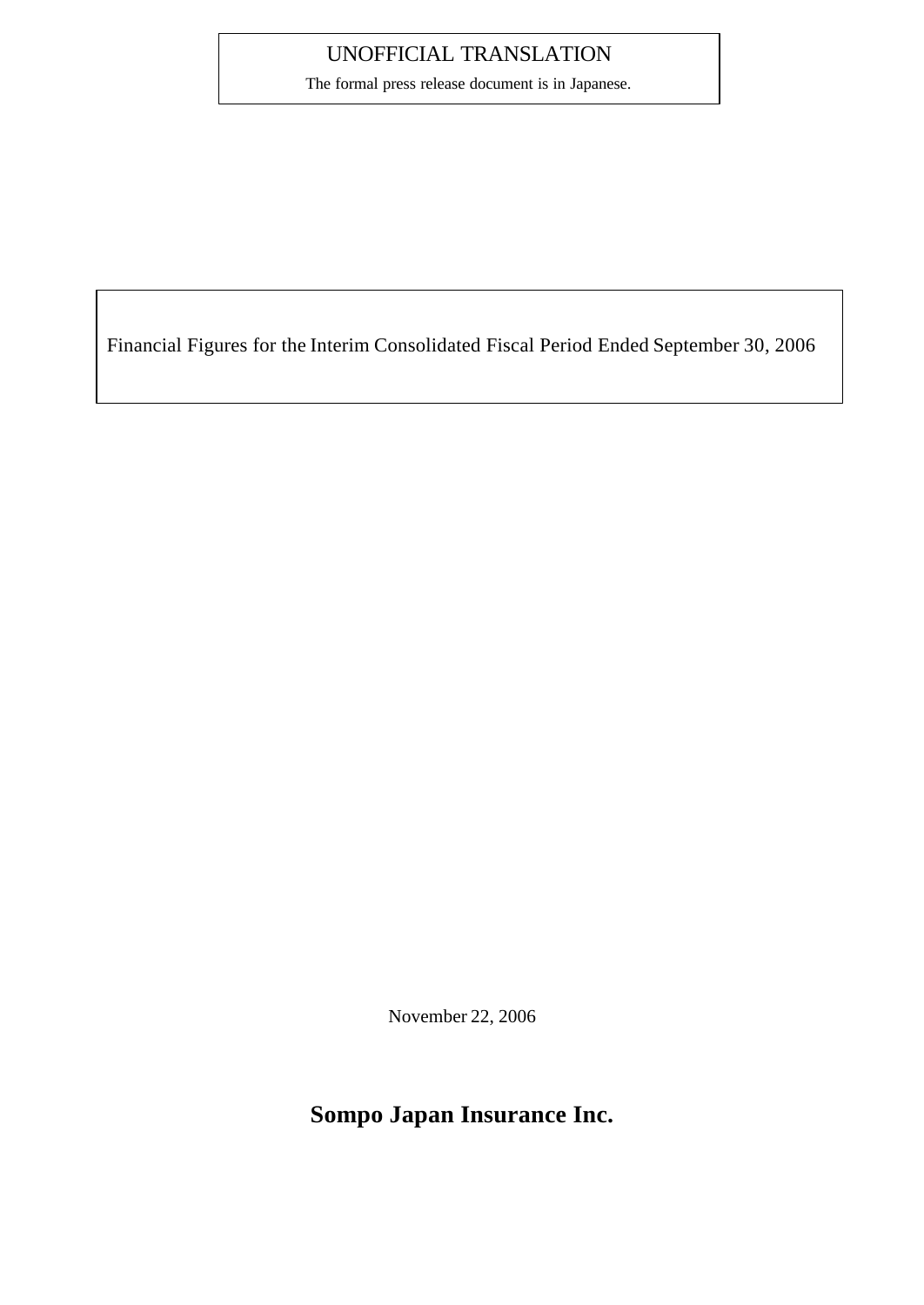## **Interim Consolidated Balance Sheet**

|                                                                |                                |                          |                            |                         |                |                             | (Millions of yen) |
|----------------------------------------------------------------|--------------------------------|--------------------------|----------------------------|-------------------------|----------------|-----------------------------|-------------------|
| Books closed                                                   | End of previous interim fiscal |                          | End of this interim fiscal |                         | Increase       | End of previous fiscal year |                   |
|                                                                | period                         |                          | period                     |                         | (decrease)     | (at March 31, 2006)         |                   |
|                                                                | (at September 30, 2005)        |                          |                            | (at September 30, 2006) |                |                             |                   |
| Item                                                           | Amount                         | % of total               | Amount                     | % of total              |                | Amount                      | % of total        |
| Assets:                                                        |                                |                          |                            |                         |                |                             |                   |
| Cash and deposits                                              | 216,913                        | 3.44                     | 166,279                    | 2.44                    | (50,633)       | 241,823                     | 3.57              |
| Call loans                                                     | 20,000                         | 0.32                     | 86,000                     | 1.26                    | 66,000         | 55,000                      | 0.81              |
| Receivables under resale agreements                            | 29,998                         | 0.48                     | 69,957                     | 1.03                    | 39,958         | 19,998                      | 0.30              |
| Monetary receivables bought                                    | 14,226                         | 0.23                     | 20,017                     | 0.29                    | 5,790          | 18,005                      | 0.27              |
| Money in trust                                                 | 29,032                         | 0.46                     | 33,140                     | 0.49                    | 4,108          | 33,278                      | 0.49              |
| Securities                                                     | 4,845,917                      | 76.96                    | 5,282,460                  | 77.48                   | 436,542        | 5,262,320                   | 77.67             |
| Loans                                                          | 464,367                        | 7.37                     | 484,545                    | 7.11                    | 20,178         | 458,164                     | 6.76              |
| Property and equipment                                         | 234,568                        | 3.73                     |                            |                         |                | 230,409                     | 3.40              |
| Tangible fixed assets                                          |                                | $\overline{\phantom{a}}$ | 226,807                    | 3.33                    |                |                             |                   |
| Intangible fixed assets                                        |                                |                          | 29,423                     | 0.43                    |                |                             |                   |
| Other assets                                                   | 431,825                        | 6.86                     | 432,048                    | 6.34                    | 223            | 442,174                     | 6.53              |
| Deferred tax assets                                            | 3,711                          | 0.06                     | 5,952                      | 0.09                    | 2,241          | 5,832                       | 0.09              |
| Consolidat ed goodwill                                         | 29,649                         | 0.47                     |                            |                         |                | 28,713                      | 0.42              |
| Allowance for possible loan losses                             | (23,088)                       | (0.37)                   | (19,120)                   | (0.28)                  | 3,968          | (20,903)                    | (0.31)            |
| Allowance for possible losses on investment securities         | (130)                          | (0.00)                   |                            | (0.00)                  | 126            |                             | (0.00)            |
|                                                                |                                |                          | (4)                        |                         |                | (4)                         |                   |
| Total assets                                                   | 6,296,990                      | 100.00                   | 6,817,508                  | 100.00                  | 520,517        | 6,774,812                   | 100.00            |
| <b>Liabilities:</b>                                            |                                |                          |                            |                         |                |                             |                   |
| Underwriting funds:                                            | 4,716,475                      | 74.90                    | 4,904,337                  | 71.94                   | 187,862        | 4,798,495                   | 70.83             |
| Reserve for outstanding losses and claims                      | 651,755                        |                          | 723,352                    |                         |                | 695,167                     |                   |
| Underwriting reserves                                          | 4,064,720                      |                          | 4,180,985                  |                         |                | 4,103,327                   |                   |
| Other liabilities                                              | 221,625                        | 3.52                     | 225,164                    | 3.30                    | 3,538          | 232,963                     | 3.44              |
| Accrued severance benefits                                     | 88,845                         | 1.41                     | 93,407                     | 1.37                    | 4,562          | 91,089                      | 1.34              |
| Reserve for bonus payments                                     | 14,887                         | 0.24                     | 15,346                     | 0.23                    | 459            | 12,650                      | 0.19              |
| Price fluctuation reserve                                      | 20,817                         | 0.33                     | 27,302                     | 0.40                    | 6,485          | 24,057                      | 0.36              |
| Deferred tax liabilities                                       | 127,784                        | 2.03                     | 217,176                    | 3.19                    | 89,392         | 253,503                     | 3.74              |
| Total liabilities                                              | 5,190,435                      | 82.43                    | 5,482,735                  | 80.42                   | 292,299        | 5,412,760                   | 79.90             |
|                                                                |                                |                          |                            |                         |                |                             |                   |
| Minority interests                                             | 409                            | 0.01                     |                            |                         | ä,             | 469                         | 0.01              |
| Shareholders' equity:                                          |                                |                          |                            |                         |                |                             |                   |
| Common stock                                                   | 70,000                         | 1.11                     |                            |                         |                | 70,000                      | 1.03              |
| Additional paid-in capital                                     | 24,232                         | 0.38                     |                            |                         | -              | 24,229                      | 0.36              |
| Retained earnings                                              | 284,311                        | 4.52                     |                            |                         | ÷              | 313,357                     | 4.63              |
| Unrealized gains on securities available for sale, net of tax  | 735,763                        | 11.68                    |                            |                         | ÷              | 959,485                     | 14.16             |
| Foreign currency translation adjustments                       | (5,367)                        | (0.09)                   |                            |                         |                | (2,633)                     | (0.04)            |
| Treasury stock                                                 | (2,794)                        | (0.04)                   |                            |                         | ٠              | (2,857)                     | (0.04)            |
| Total shareholders' equity                                     | 1,106,144                      | 17.57                    |                            |                         |                | 1,361,582                   | 20.10             |
| Total liabilities, minority interests and shareholders' equity | 6,296,990                      | 100.00                   |                            |                         | ٠              | 6,774,812                   | 100.00            |
| Net assets:                                                    |                                |                          |                            |                         |                |                             |                   |
| Stockholders' equity:                                          |                                |                          |                            |                         |                |                             |                   |
| Common stock                                                   |                                |                          | 70,000                     | 1.03                    | ÷              |                             |                   |
| Additional paid-in capital                                     |                                |                          | 24,230                     | 0.36                    | ÷,             |                             |                   |
| Retained earnings                                              |                                |                          | 328,448                    | 4.82                    | ÷              |                             |                   |
| Treasury stock                                                 |                                |                          | (2,951)                    | (0.04)                  |                |                             |                   |
| Total shareholders' equity                                     |                                |                          | 419,727                    | 6.16                    | ٠              |                             |                   |
| Valuation and translation adjustments:                         |                                |                          |                            |                         |                |                             |                   |
|                                                                |                                |                          | 916,791                    | 13.45                   |                |                             |                   |
| Unrealized gains on securities available for sale, net of tax  |                                |                          |                            |                         | $\overline{a}$ |                             |                   |
| Foreign currency translation adjustments                       |                                |                          | (2,420)                    | (0.04)                  |                |                             |                   |
| Total valuation and translation adjustments                    |                                |                          | 914,370                    | 13.41                   |                |                             |                   |
| Stock acquisition rights                                       |                                |                          | 152                        | 0.00                    |                |                             |                   |
| Minority interests                                             |                                |                          | 522                        | 0.01                    | ٠              |                             |                   |
| Total net assets                                               |                                |                          | 1,334,773                  | 19.58                   | $\overline{a}$ |                             |                   |
| Total liabilities and net assets                               |                                |                          | 6,817,508                  | 100.00                  |                |                             |                   |